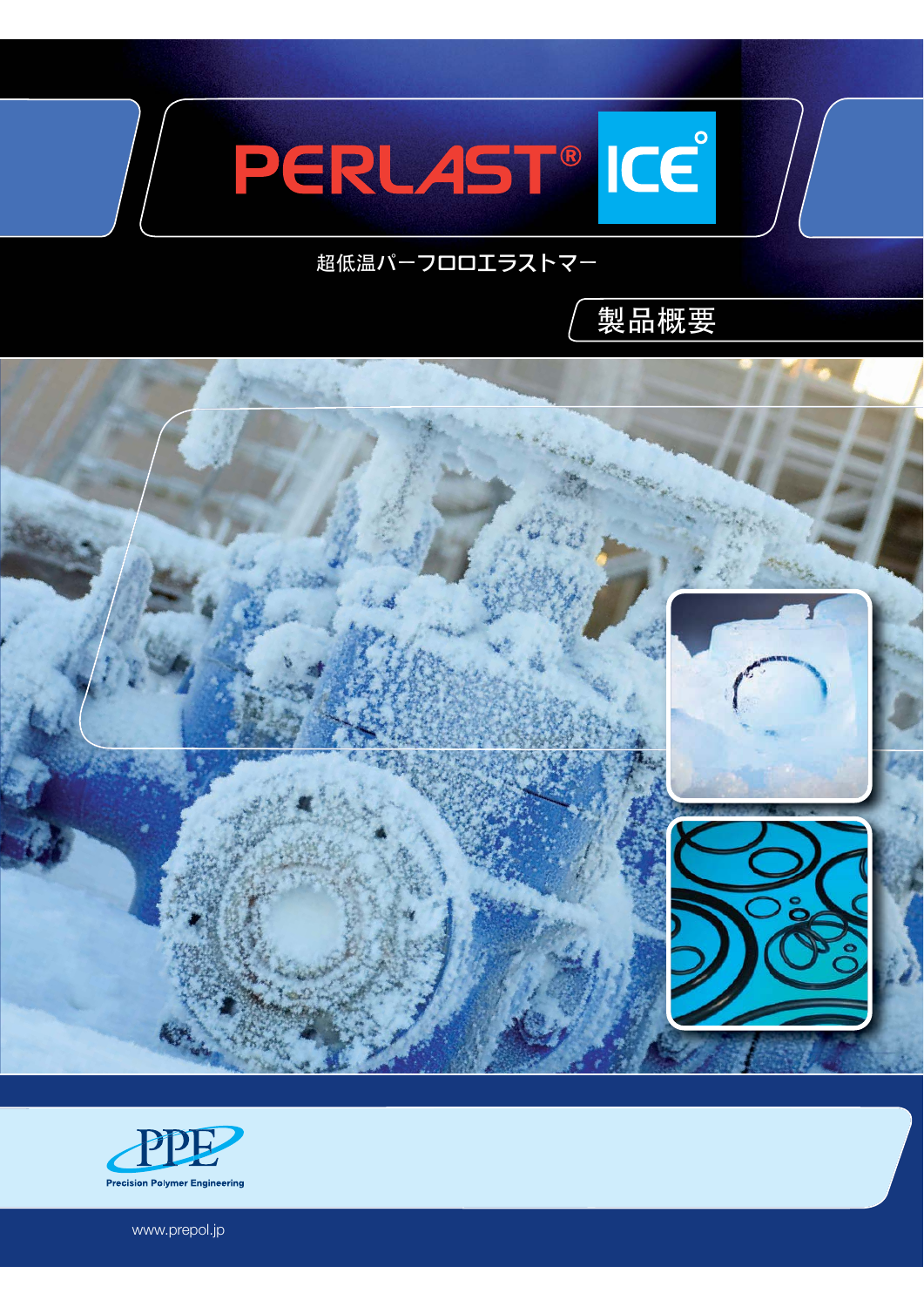



Perlast®ICEは、世界的に認められるエラストマーシール材メーカ<br>一PPEで開発・製造された革新的なパーフロロエラストマー。<br>Perlast®ICEは、使用条件により-46℃以下の超低温環境でも使用で きるシール材である。

超低温下で優れたパーフロロエラストマー・パフォーマンスをお求 めの場合、Perlast®ICEは最適な選択であることに違いない。



## お客様のご要望に耳を傾ける

PPEの研究者たちは、今まで様々のニーズに合わせた 材料を開発してきた。この経験から、PPEの研究開発 チームは超低温環境でも優れた耐薬品性をもつ高性能 シール材へのニーズが高いことを認識している。もち ろん、この材料に、優れた機械的性能も併せ持つこと が困難であることが過言ではない。

「PPEはお客様のニーズに合 つた材料·材質の組み合わせ を理解し、ぴったりの商品を 提供します。|

PPEの研究開発チームは、35年間以上蓄積したノウハ ウや多産業分野におけるシール・アプリケーションの 理解を基に、厳しいスペックを満たすPerlast®ICEの 開発に成功した。

### PPEのPerlast®ICEのメリット

Perlast®ICEは、特有のエラストマー材料から最高なパフォーマ ンスを引き出している。そのおかげで、超低温環境下での使 用・保管を要するシールアプリケーションに対して新たな可 能性が開かれた。材料のみならず、PPEとパートナーシップ を持つことにより、お客様が様々なメリットが得られる。



- •販売前と販売後に、あらゆる専門的 技術支援を提供
- •シール設計最適化をサポート
- 短納期
- フレキシブルなセル生産方式
- グローバルセールスサポート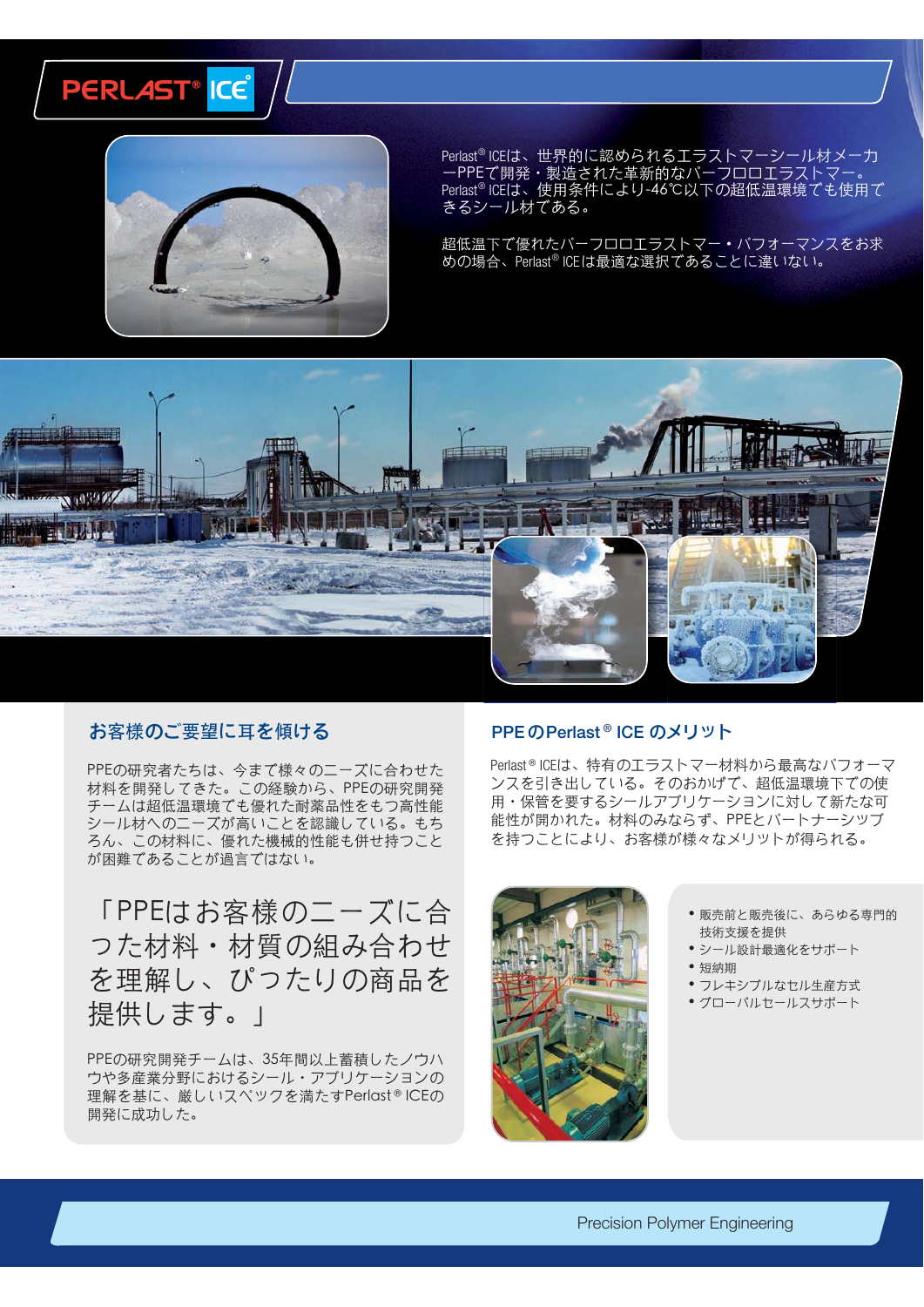

#### **Perlast<sup>®</sup> ICEとは?**

Perlast<sup>®</sup> ICEは、FFKM (パーフロロエラストマー)の優れた耐温 性および耐薬品性を提供し、ポリマー分子構造をコントロ ールして最適な特性が得られるよう開発された商品。単に 添加剤配合を通じての性能向上とは違い、Perlast® ICE はポリ マー構造そのものを改良し、超低温特性を保ちつつ、低透 過性による幅広い耐薬品性と少ない膨潤が得られる。

これにより、超低温下でも機械的特性やエラストマー弾性 を発揮し、Perlast®ICEのOリングやシール材が簡単に取り付 けられるのも実現される。

「添加剤だけで最適な改善が得 られません。最高の材料を創る ためには高分子化学に対する理 解が必要です。|







#### 適用分野

Perlast®ICEは、低温耐性および耐腐食性が求められるあらゆる 産業や用途に適している。また、最高250℃ (482°F)までの 高温条件にも対応する。

Perlast®ICEを、下記の産業のシールソリューションとしてご 活用ください。

#### 食品/製薬/生体分析

- 液体噴射
- 粉末噴射
- 精密ポンプ
- 診断設備
- 食品設備

#### ケミカルプロセス

- ポンプ・バルブ
- •メカニカルシール
- •精製·石油化学設備
- 超低温設備
- ガス貯蔵・運送

## 石油

- 油田工業
- 海底設備
- •コンプリーション工具 • 掘削工具 • 掘削センサー
- 
- パイプコネクター
- •ポンプ・バルブ・コンプレ ッサー

宇宙·航空関連

•エンジン固定Oリング





#### 詳しい内容について

Perlast® ICE の詳細什様につ いてデータシートをご参照 ください。

データシートは、PPEのホ ームページ ( www.prepol.com)より直 接ダウンロードしていただ くか、お近くのPPE営業担 当もしくはPPE代理店にお 問い合わせください。